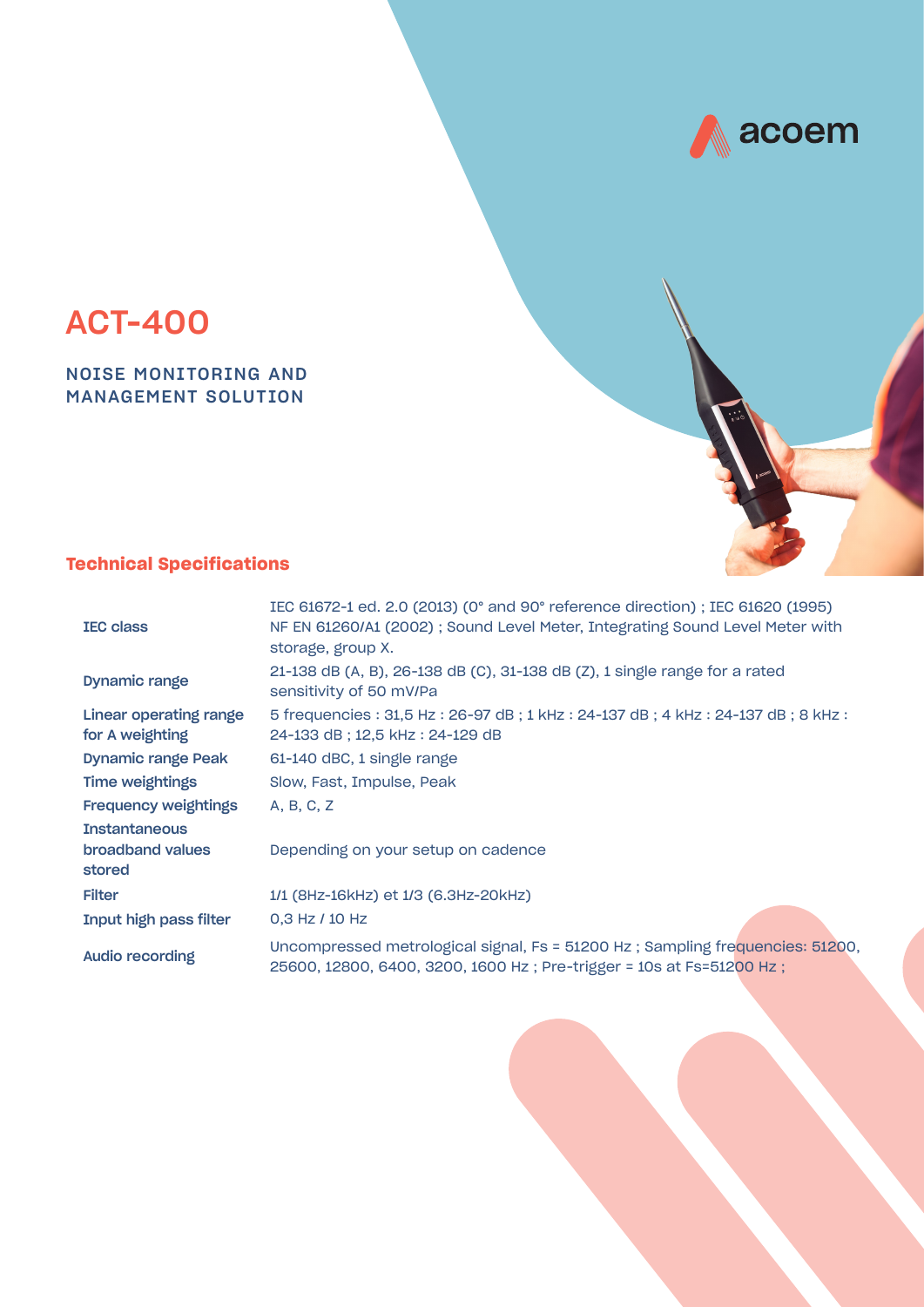## **Technical Specifications**

| <b>Typical background</b><br>noise (with MCE3<br>mounted on ACT-400) | Less than 21,5 dB according to the measurement range                                                                                                                                                                                                                                                                                                                                                                                                                                  |
|----------------------------------------------------------------------|---------------------------------------------------------------------------------------------------------------------------------------------------------------------------------------------------------------------------------------------------------------------------------------------------------------------------------------------------------------------------------------------------------------------------------------------------------------------------------------|
| Preamplifier                                                         | Integrated, not removable ; External type PRE22 (included in DMK01) on external<br>input (standard 10 m lemo extension cable)                                                                                                                                                                                                                                                                                                                                                         |
| <b>Integrated keys</b>                                               | 2 keys                                                                                                                                                                                                                                                                                                                                                                                                                                                                                |
| Connection                                                           | USB: Type 2.0; mass storage mode, charge on USB; Ethernet connection:<br>Connector RJ45, Speed: 100 MB/s; DHCP mode; WIFI connection: IEEE 801.11b, g;<br>Access Point; Cellular network connection: Embedded modem 4G LTE cat 4                                                                                                                                                                                                                                                      |
| <b>Electrical check</b>                                              | Programmable periodicity: 1, 2 or 4 times per day (0h,0h-12h, 0h, 6h, 12h, 18h)<br>; 3 pre-set frequencies (1000 Hz, 2000 Hz, and 4000 Hz) and 2 user-defined<br>frequencies (between 10 Hz and 20 kHz) ; 2 user-defined excitation levels,<br>maximum level 5 V (100%)                                                                                                                                                                                                               |
| <b>TTL output</b>                                                    | R = 100 0hms / 0 / 5V                                                                                                                                                                                                                                                                                                                                                                                                                                                                 |
| <b>TTL input</b>                                                     | R = 100 k0hms / 01V = "0" 1.85V = "1"                                                                                                                                                                                                                                                                                                                                                                                                                                                 |
| <b>Battery</b>                                                       | Type lithium polymer ; Voltage 3.7V ; Capacity 6750 mAh ; Non removable,<br>charging time approximately 3 hours                                                                                                                                                                                                                                                                                                                                                                       |
| <b>Typical power</b><br>consumption                                  | Without communication <1200 mW                                                                                                                                                                                                                                                                                                                                                                                                                                                        |
| <b>External power supply</b>                                         | DC 8 to 28 V on charge input                                                                                                                                                                                                                                                                                                                                                                                                                                                          |
| <b>Memory</b>                                                        | SD, SDHC or SDXC card, 2 GB or higher (2GB standard delivery) for measured data<br>and signals. Minimum recommended requirement: ≥ class 10. Please note only<br>SD cards provided by 01dB should be used.; 01dB cannot be held responsible for<br>data loss if the SD card used is not delivered by O1dB.; Measured data stored on<br>the SD card every 10 seconds.; Non-volatile memory for configurations, system<br>log (500), calibration data (500) and electrical checks (500) |
| <b>Clock</b>                                                         | GPS PPS, error < 50 milliseconds ; Internal clock, error < 0.5 s/24 hours                                                                                                                                                                                                                                                                                                                                                                                                             |
| Localization                                                         | Automatic with integrated GPS ; Information stored with measurement<br>campaigns                                                                                                                                                                                                                                                                                                                                                                                                      |
| Warm-up time                                                         | From power off: < 25 seconds                                                                                                                                                                                                                                                                                                                                                                                                                                                          |
| <b>Operating temperature</b>                                         | $-10^{\circ}$ C to $+50^{\circ}$ C                                                                                                                                                                                                                                                                                                                                                                                                                                                    |
| <b>Humidity</b>                                                      | IEC 60068-2-78: damp heat: 90% HR (non condensing at 40°C)                                                                                                                                                                                                                                                                                                                                                                                                                            |
| Electromagnetic<br>compatibility                                     | According to Directive 2004/108/EC ; NF EN 61000-6-1 NF EN 61000-6-2 NF EN<br>61000-6-3 NF EN 61000-6-4 (2001) ; ETSI EN 300 328 V1.5.1 (2004)                                                                                                                                                                                                                                                                                                                                        |
| <b>Protection</b>                                                    | IP55 in standard use (vertical with connector cover                                                                                                                                                                                                                                                                                                                                                                                                                                   |
| <b>Weight and dimensions</b>                                         | 775 g.; H x L x P: 300 x 70 x 52 mm                                                                                                                                                                                                                                                                                                                                                                                                                                                   |

acoem